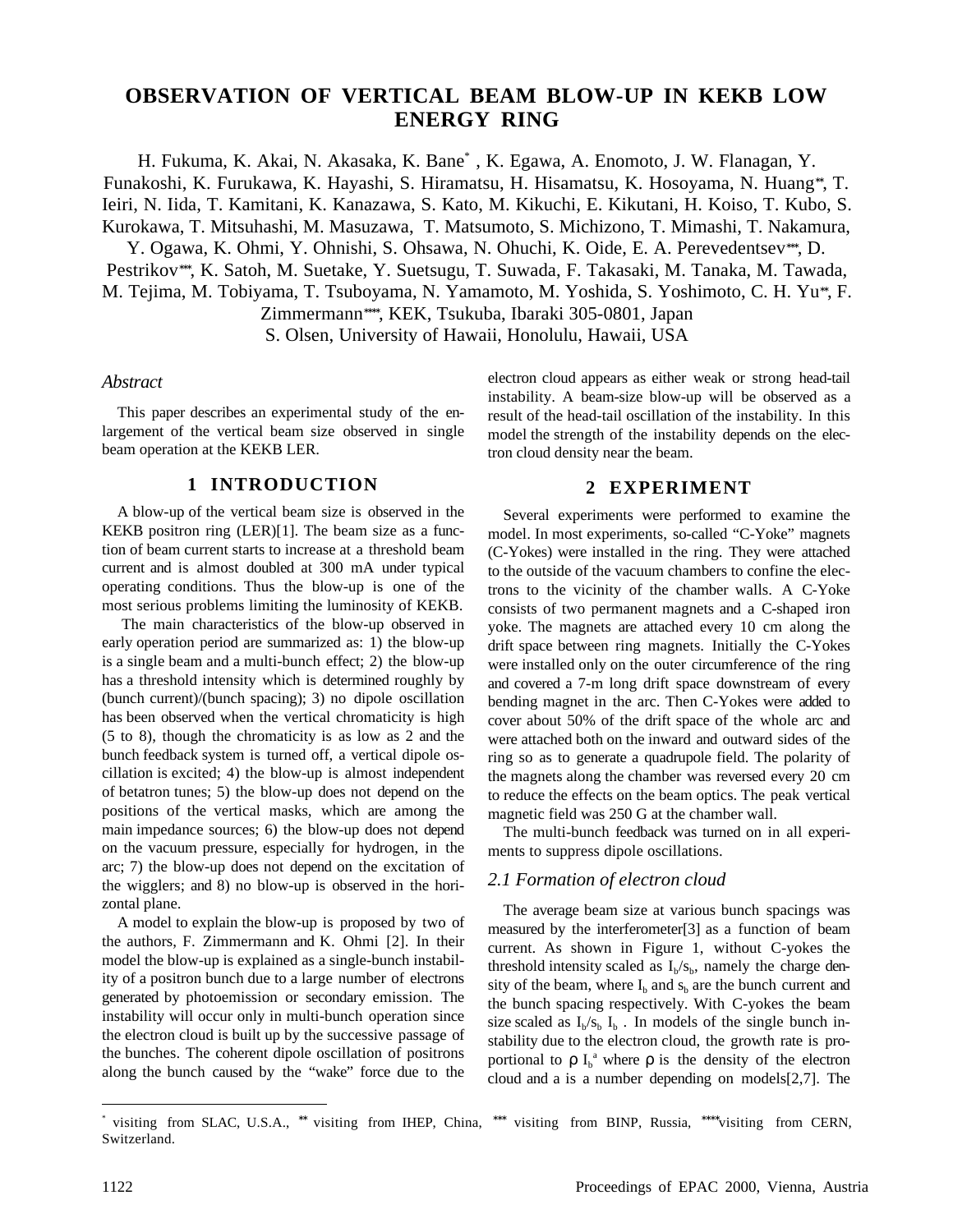observation is consistent with this picture if the density of the cloud is proportional to that of the beam ("partial neutralization"). The reason why the scaling changed before and after the installation of C-Yokes is not understood yet. C-Yokes may change the shape of "wake" function due to the electron cloud.



Figure 1: Blow-up of beam size in various bunch spacing with and without C-Yokes.



Figure 2: Vertical betatron tune shift along the train for four different bunch spacings of 3, 4, 6 and 8 rf buckets. The tune shift is normalized by the charge density of the beam  $(I<sub>b</sub>/s<sub>b</sub>)$ .

To obtain information on the cloud build up the vertical betatron tune of each bunch was measured along the train by a gated tune meter. As shown in Fig. 2, 1) the tune increases along the train and almost saturates at about 20th bunch, 2) the tune shift is almost proportional to the charge density of the beam, and 3) (saturated tune shift) / (charge density) is about 0.12. These observations are consistent with a simulation[2,4,6] for a field free region though many C-Yokes were installed at the time of the measurement. An example of the simulation is shown in Fig. 3.

Another indication of the build up of the cloud is the observation of the vertical beam size by fast gated cam-



Figure 3: Build up of the electron cloud (total charge per meter) as a function of time in sec for three different bunch populations. The bunch spacing is 4 rf buckets[4].

era[5]. The data shows that the size gradually increases along the train, and then almost saturates (See Fig. 7).

To measure the decay length of the blow-up a test bunch was injected immediately after a train. The beam size of the test bunch was measured as a function of the train-to-bunch spac-

ing. The data show that the decay length of the blow-up is about 12 rf buckets when the bunch spacing of the train is 4 rf buckets. Furthermore the beam size of two trains with a train-to-train gap was measured to observe the build up or decay of the cloud over two trains. As shown in Fig. 4 while the beam size of the first train started to blow-up at the 7th bunch, in the second train the 2nd bunch already showed a sizable blow-up which can be interpreted to mean that the density of the cloud generated



Figure 4: Beam size over two trains measured by the fast gated camera. Train-to-train gap which is not shown in the figure, is 32 rf buckets.

by the preceding train is quickly reestablished in the second train. Fig. 5 shows the simulation results with and without magnetic field. Again, the above measurements are consistent with the simulation for a field free region, though C-Yokes were attached for these measurements.

Fig. 6 shows the blow-up before and after the first installation of the C-Yokes. Though the blow-up was improved for a spacing of 12 rf buckets, the improvement for a spacing of 4 rf buckets was not remarkable. Also there was not much improvement after the second installation of the C-Yokes although the simulation shows that the density of the electron cloud decreases by a factor 10 with the quadrupole C-Yoke configuration as compared to the field free case[6].

#### *2.2 Single bunch characteristics of the blow-up*

To prove the single bunch nature of the blow-up a test bunch was injected immediately behind a train. The beam size of the test bunch was measured at several bunch cur-